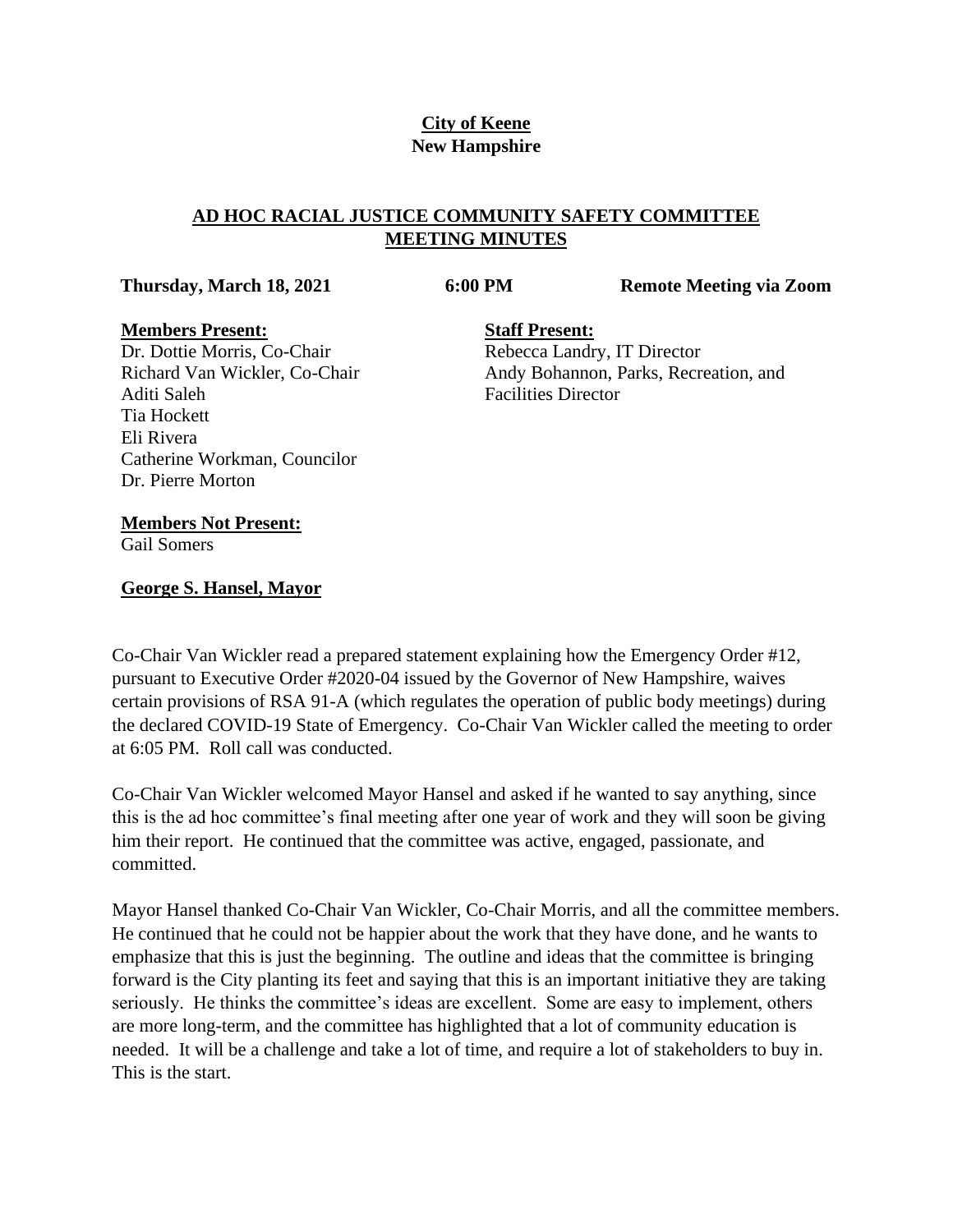#### AHRJCS Meeting Minutes **FINAL** March 18, 2021

Mayor Hansel continued that going forward, his vision was to adopt the report through the City Council process and then hand it to the Human Rights Committee (HRC). He is happy to work with the HRC and he is sure the HRC members have ideas on developing a broader implementation plan. That is not how it *has* to go, but those were his initial thoughts, for how to make sure the AHRJCS Committee's excellent work goes to the next level. He encourages all AHRJCS Committee members to get out in the community and go on social media and share this plan far and wide. He will invite Co-Chair Van Wickler and Co-Chair Morris on the radio show again. It is important for people to know that this was an intentional, well thought out process to come up with these ideas. They can let him know if they need his assistance in getting their message out into the community, because that is a big part of this.

He continued that the report questions whether this will become a task force, and there are issues still to be parsed out. There are diversity, equity, and inclusion initiatives and things that the City of Keene needs to do internally, and he is not sure the driving force behind those will be the same as the broader education components in the community. His initial thinking is that they do not have just one committee looking at this. They might have the HRC overseeing the broad umbrella of these initiatives, but they really need each City committee and each City staff person to take this on and get some progress in their own respective ways. He is open to ideas on how to get that done. Overall, he is very impressed with the committee's work, and he knows there is a lot still to be done, but he thanks them from the bottom of his heart. They all exceeded his expectations with the work they did. He continued that he gives special thanks to staff liaison Rebecca Landry, for doing such an excellent job pulling all of this together.

## **1) Minutes of Last Meeting**

Co-Chair Morris made a motion to approve the meeting minutes of February 25, 2021. Mr. Rivera seconded the motion, which passed by unanimous vote.

## **2) Review and Approval of the Final Committee Report**

Co-Chair Van Wickler stated that tonight is the committee's final meeting and tonight the hope is that they can give Ms. Landry whatever she needs to do the final fine-tuning adjustments, to present the document to the Mayor, who will present it to the City Council. He continued that the document is impressive, and they have done good work. He asked for feedback on or changes to the draft.

Mr. Rivera stated that he thinks the document is great and touches on all the points they had talked about. He continued that he just thought of something else: the City of Keene is a large employer, with probably over 300 employees. Is it time to consider having a Chief Diversity Officer or Diversity Director, to focus on these issues? The committee could add that to the recommendations in the report.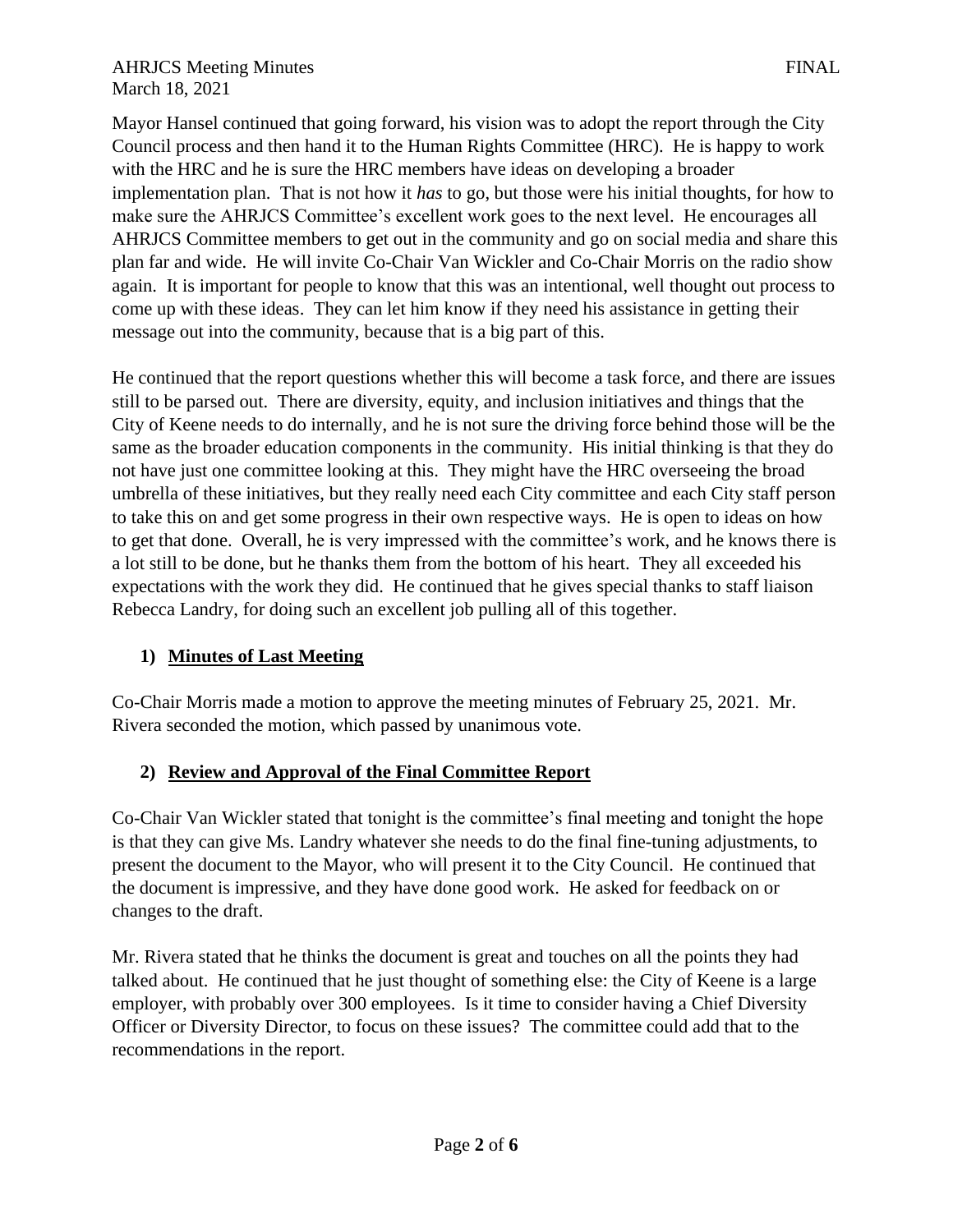Co-Chair Van Wickler asked where Mr. Rivera recommends they insert that in the document. Mr. Rivera replied the Government Leadership recommendations, if others feel the same. Co-Chair Van Wickler replied that he thinks it is a great idea. Co-Chair Morris agreed.

Ms. Landry stated that the creation of and hiring for new positions is something that would go through the City Manager's Office through the budget process. She continued that how they word this is key. She thinks they should leave the door open for it to be a collaborative effort with, for example, the public schools or the City and the County. She likes the idea of putting the recommendation in the City & Community section, which is about specific tasks assigned to the City and recommended for other businesses, whereas Government Leadership is more about gathering stakeholders. Discussion continued about where specifically to put this.

Ms. Landry stated that she thinks item A (about assigning the recommendations to committees, groups, or a task force) is redundant because it is stated elsewhere already in the document. She asked if the group is okay with replacing item A. Committee members replied yes. Ms. Landry suggested they replace item A with Mr. Rivera's recommendations. Discussion ensued about how to word it. The group came up with: "It is recommended that the City assign an administrative role within City government that is dedicated to overseeing the diversity, equity, and inclusion mission set forth by the ad hoc committee." Mr. Rivera stated that the recommendation is for a dedicated position, not for the City to add Director of Diversity duties onto a position that already exists. This is a full-time job in itself.

Ms. Landry stated that Co-Chair Morris submitted some suggestions and writing for the introduction. She asked if she wanted to read through it. Co-Chair Morris stated that she will let people read through it right now and then give feedback on what she came up with. Ms. Landry and Co-Chair Van Wickler gave suggestions for how to slightly change the wording in a few places, for clarification. Mr. Rivera and Ms. Landry stated that they like and appreciate Co-Chair Morris's additions. Discussion continued about grammar, spelling, and formatting of the document. Ms. Landry thanked Co-Chair Morris for replacing the term "call out racism" to better match the philosophy Councilor Workman had talked about, regarding how it is about calling people in, not calling them out.

Ms. Landry asked the Co-Chairs if she should go through the one section that was not completed the last time they met. Co-Chair Van Wickler asked if it was in the draft she sent them. Ms. Landry replied yes. Co-Chair Van Wickler replied that in that case, they should be fine. Ms. Landry stated that it was in the City  $&$  Community section that they just edited. She continued that it has some very specific recommendations and the City Manager did read through it, and she was very pleased and said some that some of these recommendations are specific assignments to the City business, and some are looking for recommendations that will maybe call for acts of the City Council and/or other committees and/or other stakeholders. She also identified that there are some things that will be done administratively, while others will be done by committees or groups.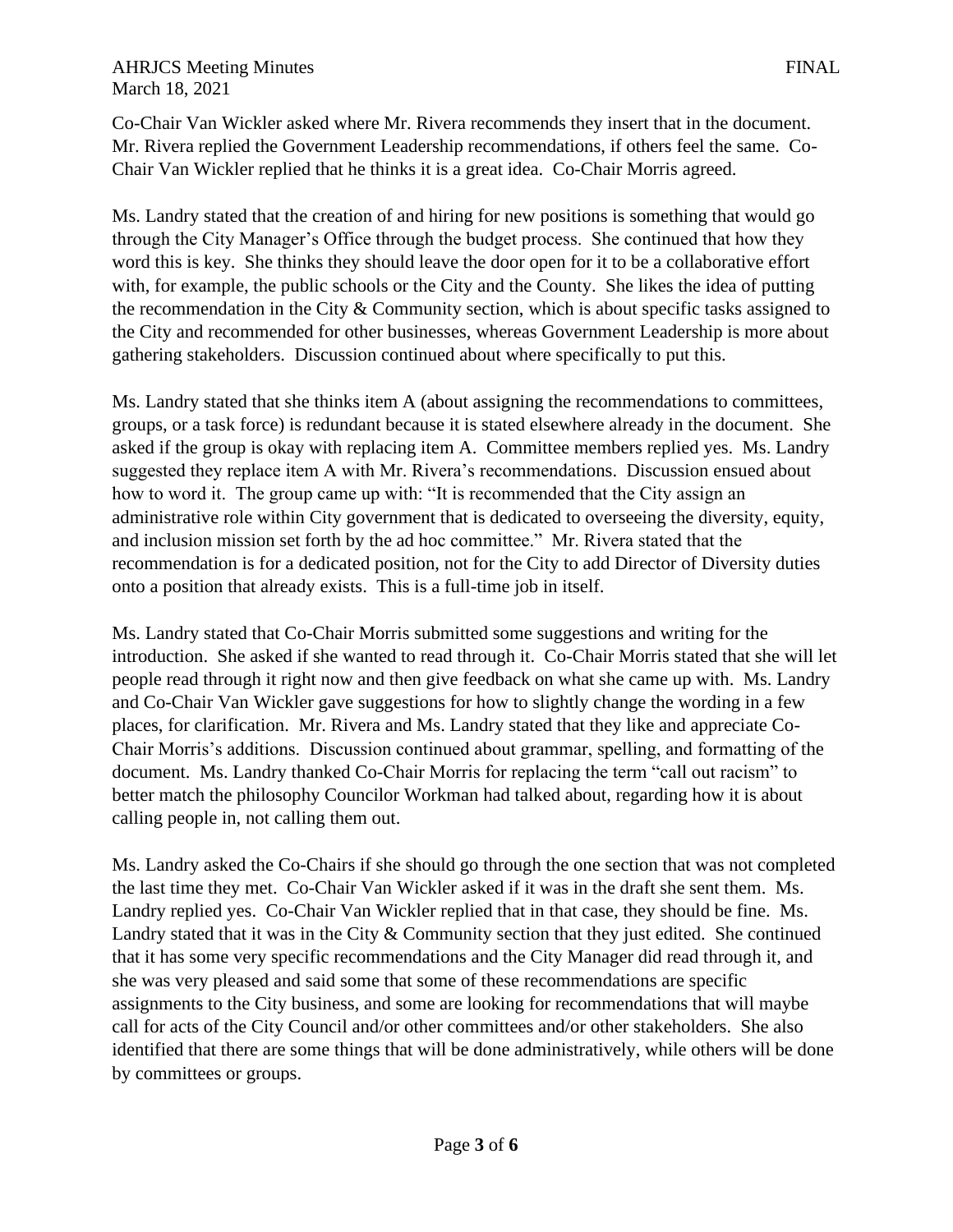### AHRJCS Meeting Minutes **FINAL** March 18, 2021

Co-Chair Morris asked if it would be helpful for the AHRJCS Committee to put this (report) out there and then wait a few weeks and have a forum with a Q&A about the report, or if they should just send the report out there and be done. Co-Chair Van Wickler replied that in his view, they were tasked to do this report, and they heard that their report surpassed the Mayor's expectations, and it surpassed his expectations, too; he is delighted with the results. They ought to let it go forward. Hopefully, this becomes the catalyst for change. That is what their charge was; their charge was not to solve all the problems, but to identify them and make what recommendations they can to make improvements. He thinks they have done that.

Co-Chair Van Wickler stated that everyone has read the report, and they have made some amendments to it, and it is good to go. He asked if Ms. Landry had anything else to point out on the document. Ms. Landry replied that they are done with the document as long as they captured Co-Chair Morris's comments and Mr. Rivera's. She continued that if there are any other changes or edits, now is the time to do those; she cannot make changes off the record. She hears what Co-Chair Morris is saying about not wanting to close the door, because there might be some feedback that would make them think maybe they should change or add something. One of the strongest recommendations in the report is that this just be a very beginning step, and for the community to have opportunities to provide more input on a regular basis.

Mr. Morton stated that he would also like them to recommend that accountability or metrics be considered for this work, as a way of measuring the impact towards these goals. Co-Chair Morris replied that she likes that. Ms. Landry replied that she thinks the report already has something like that. Co-Chair Van Wickler replied that it does, but not as specific as what Mr. Morton just said. He continued that he thinks it is a tall order, for anyone to measure that, not that they should not try. Output is not what they want to measure; they want to measure impact. In thinking about the community and the problems, what he keeps getting hung up on are the silent people. How do you measure something you cannot see, cannot interact with? That would be a significant challenge.

Mr. Morton replied that he thinks all they can do is put forth the recommendation. There has to be a mechanism to tell us if we are moving in the right direction, or if we are not, and if we are making an impact. Any diversity professional worth their salt will be able to come up with creative solutions to do that. Co-Chair Van Wickler replied that first they would have to approve the recommendation to have that person, and then the second recommendation would be to have that person do what Mr. Morton is proposing.

Councilor Workman stated that in the Government Leadership section, B has a recommendation about the identification of clear and measurable goals. Ms. Landry replied yes, but she is hearing that Co-Chair Morris and Mr. Morton want to be a little stronger about the measurements. She continued that B says that it will be very important to identify clear and measurable goals, and C says, 'please take forward all these recommendations of this committee,' which is the first step, and that it 'will require consistent effort, analysis, and adjustment, including regular follow-up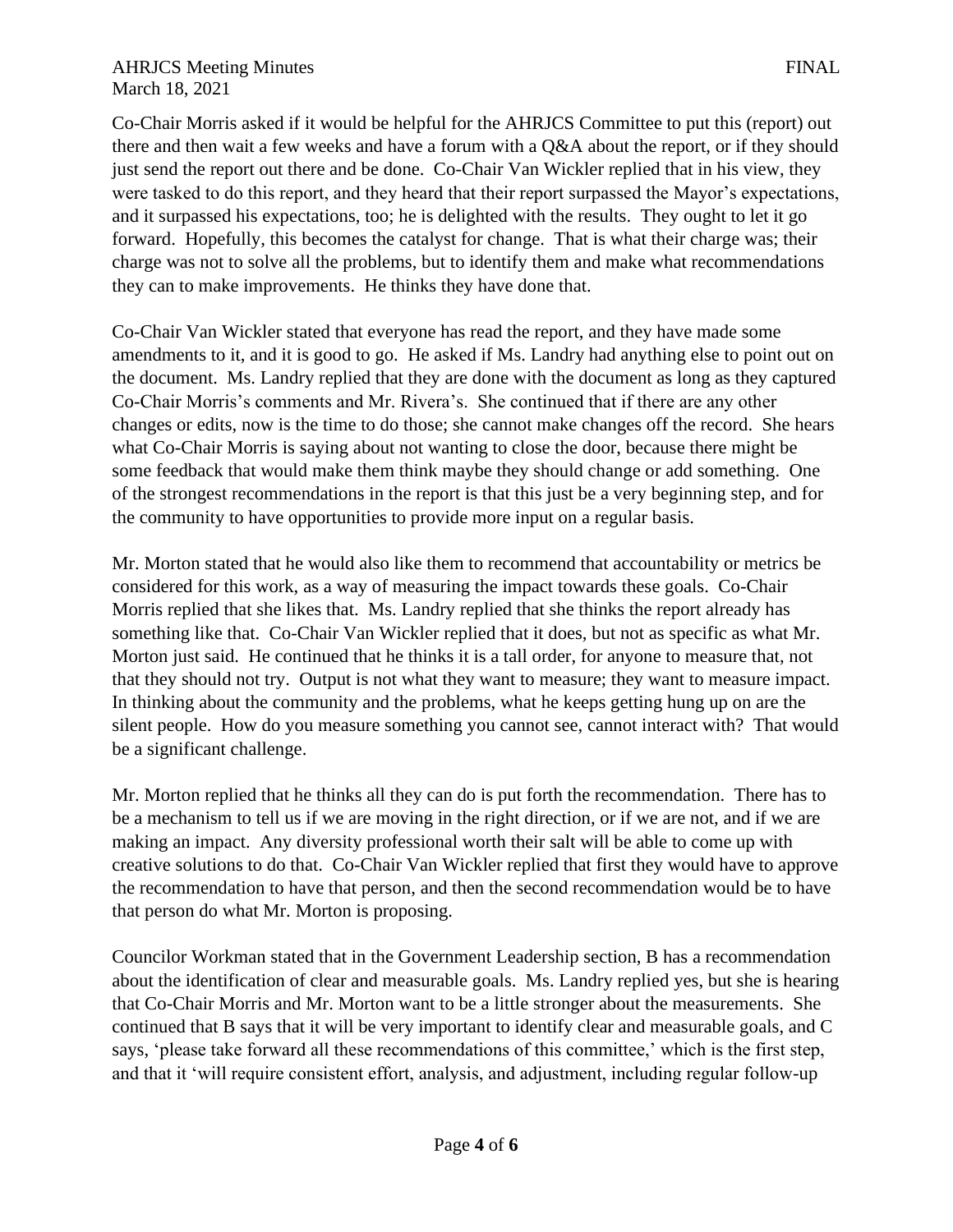on the specific recommendations in this report.' If they want stronger language, that might be the place to put it.

Co-Chair Morris stated that she likes the part about accountability, too. She would love to have that added, because she does not think it is anywhere else in the report. It is easy to say, "We will do [these recommendations]" and then everyone is looking at everyone else to figure out who will do it, and no one actually does it, because everyone thinks someone else is doing it. If it is really clear in some type of plan about who is responsible and what the accountability measures are, that is helpful. That could be in someone's evaluation. People could be held accountable if they do not do what they are responsible for doing.

Ms. Landry replied that she hears what Co-Chair Morris is saying and thinks it is important. She is just struggling to figure it out, because they have everything from specific tasks assigned to the City, to the City Council, to the committees, but then also a broader assignment as it is really important to bring in community stakeholders. Thus, it would be difficult to have a single accountability. Mr. Rivera's addition to recommend having a Diversity Officer position/role helps. And if they want to add stronger language, it might fit best in B or C.

Mr. Morton stated that he agrees that that is where to put it. Discussion continued about the language. Mr. Morton suggested expanding "goals" to "goals, accountability measures." Others agreed.

Co-Chair Van Wickler stated that to go back to Co-Chair Morris's thoughts about follow-up, the Mayor said today that he might invite Co-Chair Morris and him (Co-Chair Van Wickler) back on the radio, and also asked everyone on the committee to share the report, which he is on board with and intends to do. He continued that as this report is shared with the community, people might reach out to the committee with questions about it, and that is their opportunity to give clarifications, feedback, and follow-up.

# **3) Discussion of Presentation to the City Council**

Co-Chair Van Wickler asked Ms. Landry to clarify the AHRJCS Committee's role in the presentation to the City Council. Ms. Landry replied that the way the process works is: once the committee is finished with the final language of the report tonight, she will send a final copy of it the committee members, and it will be put on a City Council agenda. She continued that there will either be a presentation to the full City Council or perhaps to a particular City Council committee, such as the Municipal Services, Facilities, and Infrastructure Committee or Finance, Organization, and Personnel Committee. They would have the opportunity to share the report with the City Council and with the public, as it hits the agenda. When the meeting is held for that agenda, members of the AHRJCS Committee would be present to say 'here is what we did – we met a dozen times over 8 months; we had public forums; we came up with final recommendations and here is what they are,' and then they would field questions from the City Council members. That could be the Co-Chairs, but she 100% encourages everyone on the